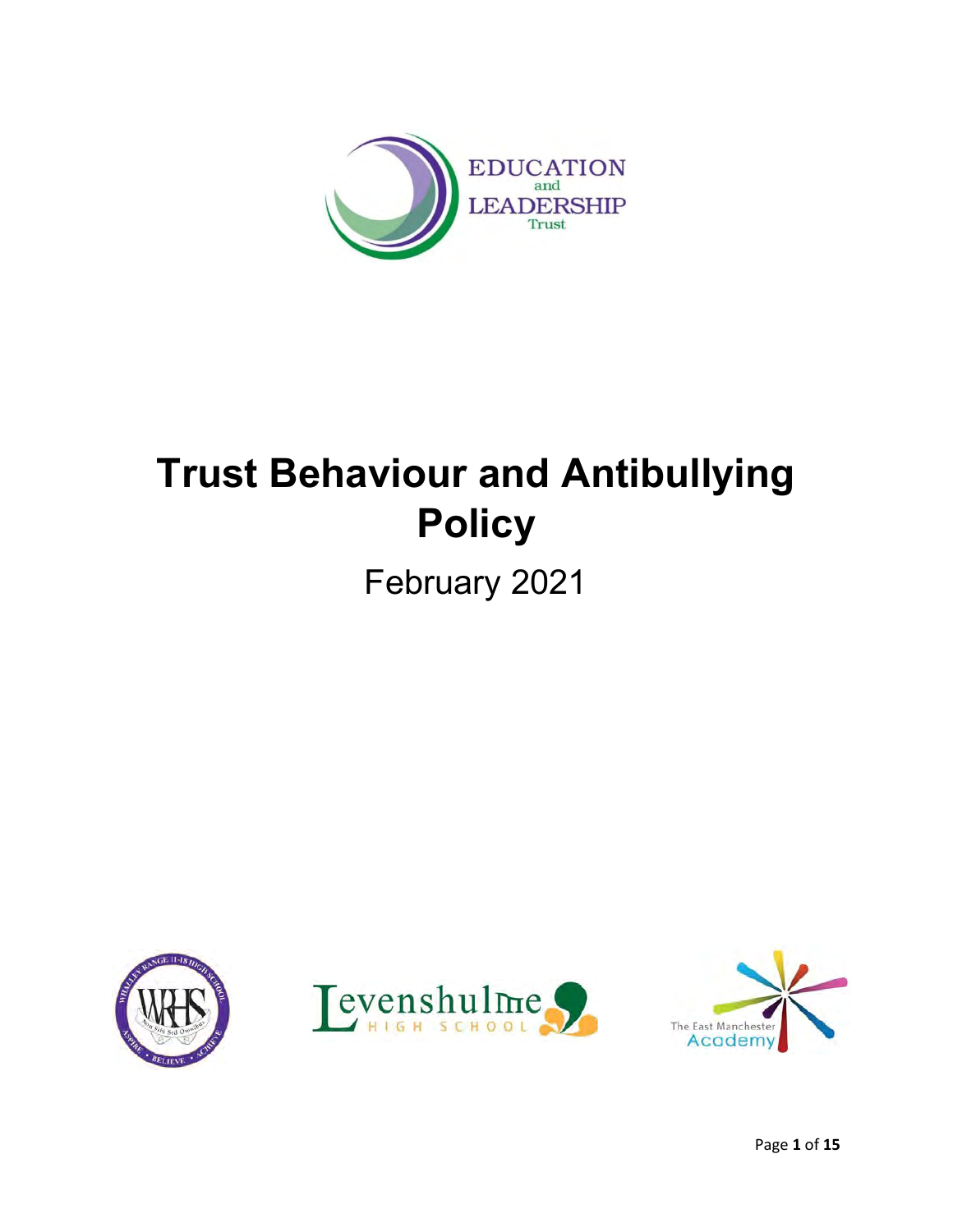## **Contents**

|      |                                               | Page |
|------|-----------------------------------------------|------|
| 1.0  | <b>Ethos of the Policy</b>                    | 3    |
| 2.0  | <b>Trustees' Behaviour Principles</b>         | 3    |
| 3.0  | <b>Schools' Power to Discipline</b>           |      |
| 4.0  | <b>Expectations</b>                           | 4    |
| 5.0  | Measures to Promote Good Behaviour, including | 6    |
|      | <b>Rewards</b>                                |      |
| 6.0  | <b>Measures to Prevent Bullying</b>           | 6    |
| 7.0  | Use of Sanctions                              | 9    |
| 8.0  | <b>Partnership Working</b>                    | 11   |
| 9.0  | <b>Misbehaviour Outside School Premises</b>   | 12   |
| 10.0 | Confiscation                                  | 12   |
| 11.0 | Reasonable Force and other Physical Contact   | 13   |
| 12.0 | <b>Related Policies and Guidance</b>          | 13   |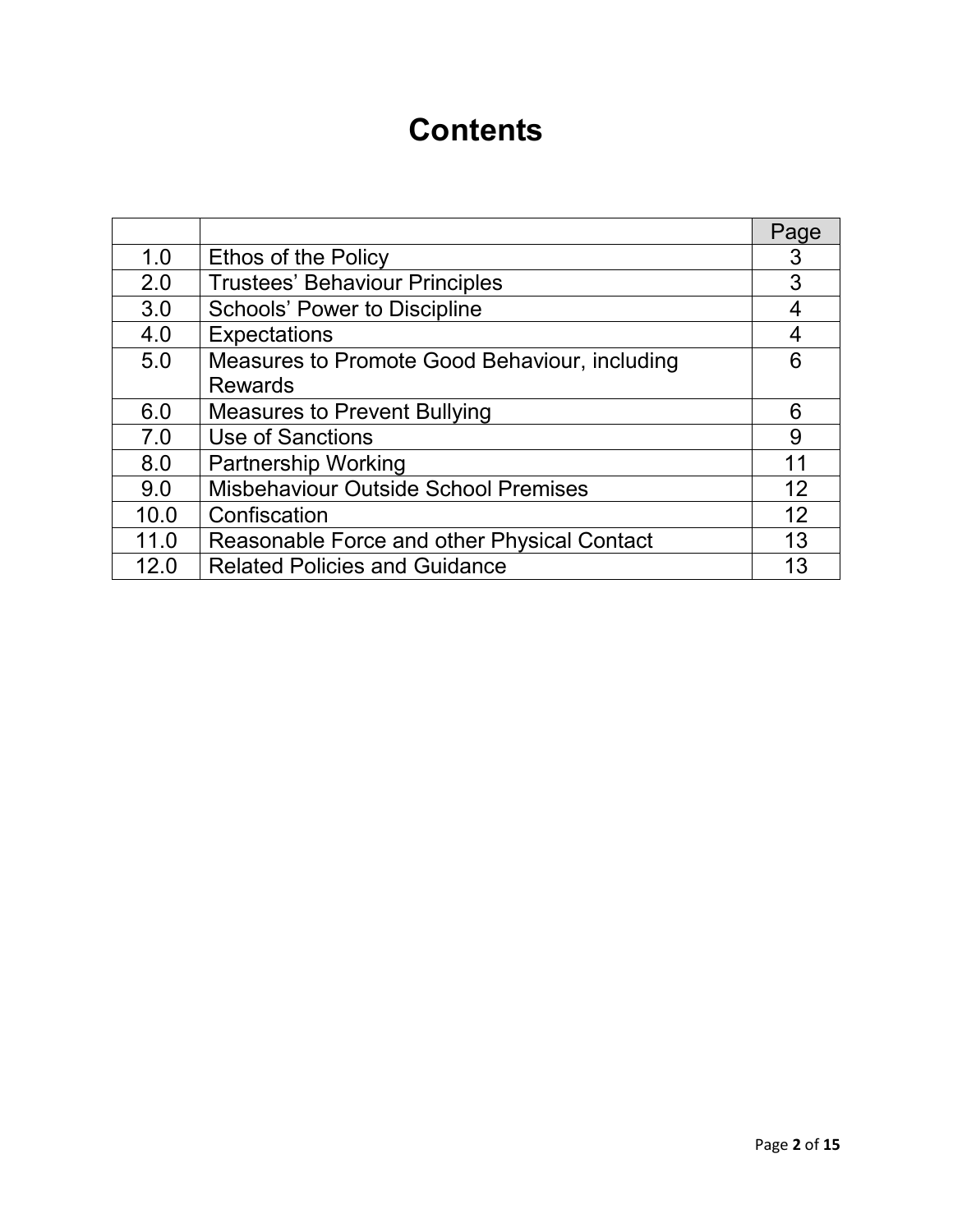### **1.0 Ethos of the Policy**

The core values of the Education and Leadership Trust schools embrace a culture of respect, fairness, social and moral responsibility, diversity and inclusion. For effective teaching and learning to take place, good behaviour in all aspects of school life is necessary. We seek to create a caring and supportive learning environment in which we recognise and celebrate positive contributions to school life and kindness to others.

There are separate guidance and information documents for staff, students and families at each school, supported by appropriate training and advice.

### **2.0 Trustees' Behaviour Principles**

Trustees believe that everyone in the Trust, adult or student, should:

- Enable all students to be able to concentrate on their work and learn in a constructive environment.
- Promote and emphasise the importance of good behaviour and its link to learning and achievement.
- Demonstrate and model cooperative and British values.
- Know that different behaviours have positive and negative consequences.
- Develop personal responsibility for their own behaviour.
- Prevent and tackle any form of bullying or poor behaviour through active development of students' social, moral, emotional and behavioural skills.
- Be treated fairly and consistently regardless of social back ground or protected characteristic under the Equality Act. Apply sanctions proportionately taking account of students' SEN/D, vulnerability, backgrounds etc.
- Work with parents/carers to achieve high standard of behaviour. Communicate, where appropriate, with parents/carers informing them of students' behaviour.

Within the policy and procedures for managing behaviour we recognise each school's legal duty under the Equality Act 2010, in respect of safeguarding and in respect of students with special educational needs and disabilities (SEND).

#### Discipline in schools – teachers' powers

#### Key Points:

- Teachers have statutory authority to discipline students whose behaviour is unacceptable, who break the school rules or who fail to follow a reasonable instruction (Section 90 and 91 of the Education and Inspections Act 2006)
- The power also applies to all paid staff (unless the headteacher says otherwise) with responsibility for students, such as teaching assistants
- Teachers can discipline students at any time the student is in school or elsewhere under the charge of a teacher, including on school visits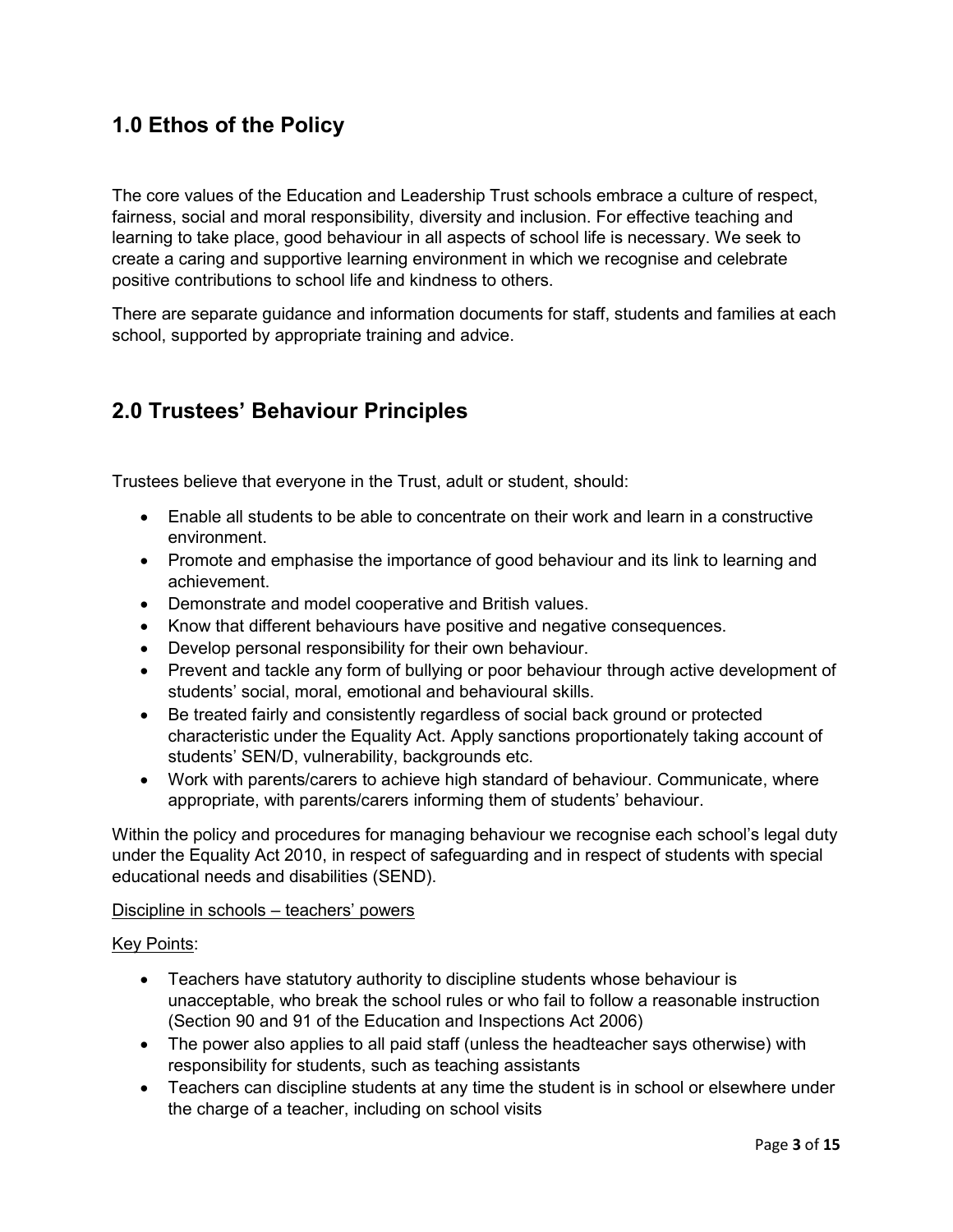- Teachers can also discipline students in certain circumstances when a student's misbehaviour occurs outside of school
- Teachers have a power to impose detention outside school hours
- Teachers can confiscate students' property

### **3.0 Schools' Power to Discipline**

- Schools have a statutory power to discipline students for breaches of rules, failure to follow instructions or other unacceptable conduct
- All teachers and other staff in charge of students have the power to discipline
- The Academy Headteacher may limit the power to apply particular sanctions to certain staff and/or extend the power to discipline to adult volunteers
- Schools can hold detentions out of normal hours, weekends (with some exceptions) and non-teaching days without parental/carer consent
- Schools can confiscate items (including retention/disposal) where reasonable and appropriate
- School has a statutory power to discipline students for misbehaviour outside of school premises
- Separate legal provision inserted into the Education Act 1996 makes it lawful for named school staff to search suspected students for knives or other weapons without consent
- School staff have a statutory power to impose sanctions
- Sanctions must be reasonable and proportionate to the circumstances
- Sanctions will take account of the student's age, and special educational needs, disability and religious requirements affecting the student.

### **4.0 Expectations**

#### **Teachers**

The Teachers' Standards 2012 expect that teachers:

- Manage behaviour effectively to ensure a good and safe learning environment
- Have clear rules and routines for behaviour in classrooms, and take responsibility for promoting good and courteous behaviour both in classrooms and around the school, in accordance with the school's behaviour policy
- Have high expectations of behaviour, and establish a framework for discipline with a range of strategies, using praise, sanctions and rewards consistently and fairly
- Manage classes effectively, using approaches which are appropriate to students' needs in order to involve and motivate them
- Maintain good relationships with students, exercise appropriate authority, and act decisively when necessary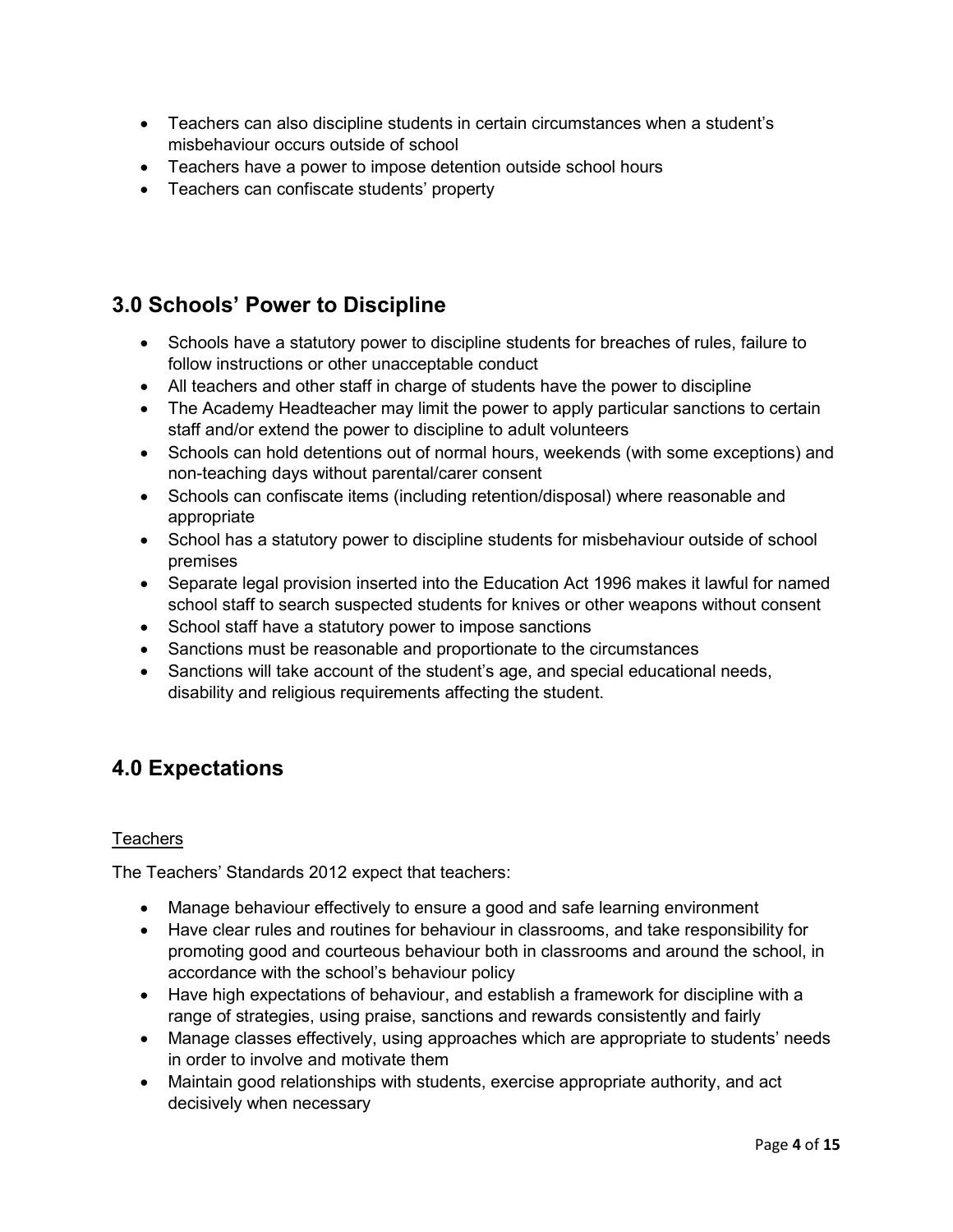- Treating students with dignity, building relationships rooted in mutual respect
- Have regard for the need to safeguard students' well-being, in accordance with statutory provisions
- Show tolerance of and respect for the rights of others not undermining fundamental British values, including democracy, the rule of law, individual liberty and mutual respect, and tolerance of those with different faiths and beliefs
- Teachers must have proper and professional regard for the ethos, policies and practices of the school in which they teach, and maintain high standards in their own attendance and punctuality

#### **Headteachers**

- Inform all staff, parents/carers and students about the policy, procedures and the school's expectations
- Set behaviour expectations and strategies to reward good behaviour and tackle unwanted behaviour
- Make sure that students respect the rights of other students and adults in the school
- Protect students and adults from individuals who threaten to disrupt the safety and calm of the school
- Not tolerate violence, threatening behaviour or abuse by students and parents/carers
- To take firm action against students who harass or denigrate teachers or other school staff, on or off the premises by engaging external support services
- Exclude students, complete required documentation and ensure the excluded student is safe and still being educated
- Provide a safe, calm and well-ordered environment for all students and staff, focused on safeguarding students and developing their exemplary behaviour in school and in the wider society.
- Make alternative provision from day six of a fixed period exclusion (at home or off-site provision) and where appropriate arrange a reintegration interview for parents/carers at the end of a fixed period exclusion
- Establish and clearly communicate measures to ensure good behaviour, respect and discipline
- Make sure that the implementation of the policy does not directly or indirectly discriminate against any student with any of the protected characteristics
- Ensure that staff are clear about the extent of their disciplinary authority and receive necessary professional development on behaviour strategies
- Take measures to protect the safety and wellbeing of staff and students, including preventing all forms of bullying and dealing effectively with reports and complaints about bullying
- Promote and celebrate positive behaviour through active development of students' social, emotional and behavioural skills
- Keep parents/carers informed of their child's behaviour, using appropriate methods of engaging them and where necessary, support them in meeting their parental responsibilities

#### **Students**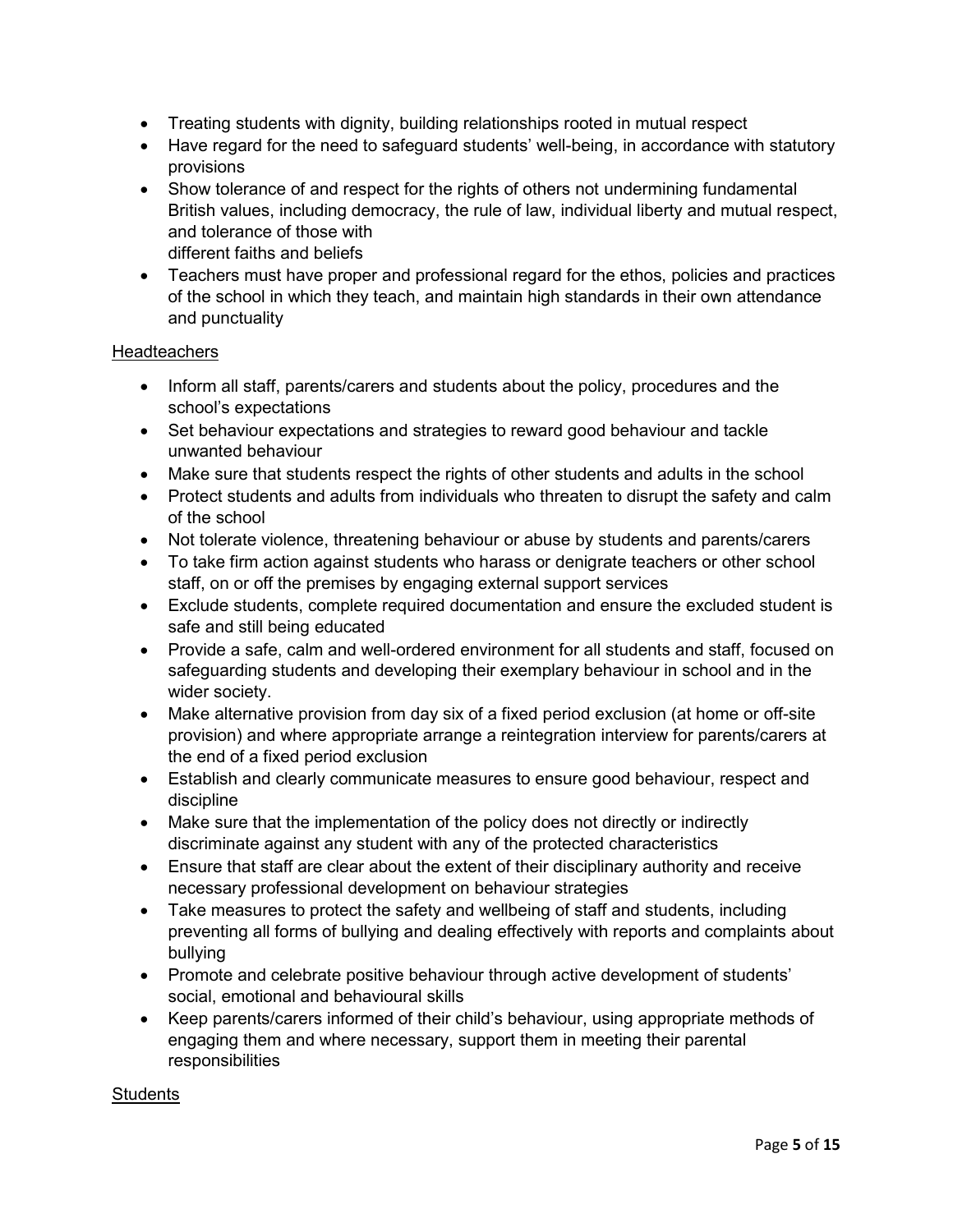- To arrive to school promptly every day
- To have high levels of attendance
- To be fully equipped for all lessons
- To refrain from bringing into the academies any illegal substance, offensive weapon or bladed article (including scissors)
- To wear full, correct school uniform
- To show respect and consideration for other students, staff, visitors, neighbours and the wider community, and any other adults associated with the school
- To refrain from any behaviour that could be considered bullying or discriminatory
- To respond positively and politely to instructions from any member of staff
- To work to the best of ability at all times and allow others to do the same
- To respect school, staff and other students' property

### **5.0 Measures to Promote Good Behaviour, including Rewards**

All staff recognise the importance of using the reward system properly in order to encourage excellent attendance, consistent hard work in subjects, good citizenship, participation in extracurricular activities and good behaviour.

Staff should issue rewards for a range of achievements and contributions including positive behaviour and engagement in lessons and at social times, in extra-curricular activities and for displaying our Trust's co-operative values.

The content and coverage of our personal development and values based curriculum promotes good behaviour.

### **6.0 Measures to Prevent Bullying**

We are committed to providing a caring, friendly and safe environment for all of our students so they can learn in a relaxed and secure atmosphere. Bullying of any kind is unacceptable at our schools. If bullying does occur, all students should be able to report it easily and know that incidents will be dealt with promptly and effectively.

The Trust defines bullying as:

'a range of deliberately hurtful behaviours, or tacit approval of such behaviours, which is repeated over time. Bullying can make the victim feel, for example, uncomfortable, worthless, powerless and excluded'.

**Cyberbullying"** can be defined as "the use of modern communication technologies to embarrass, humiliate, threaten or intimidate an individual in the attempt to gain power and control over them.'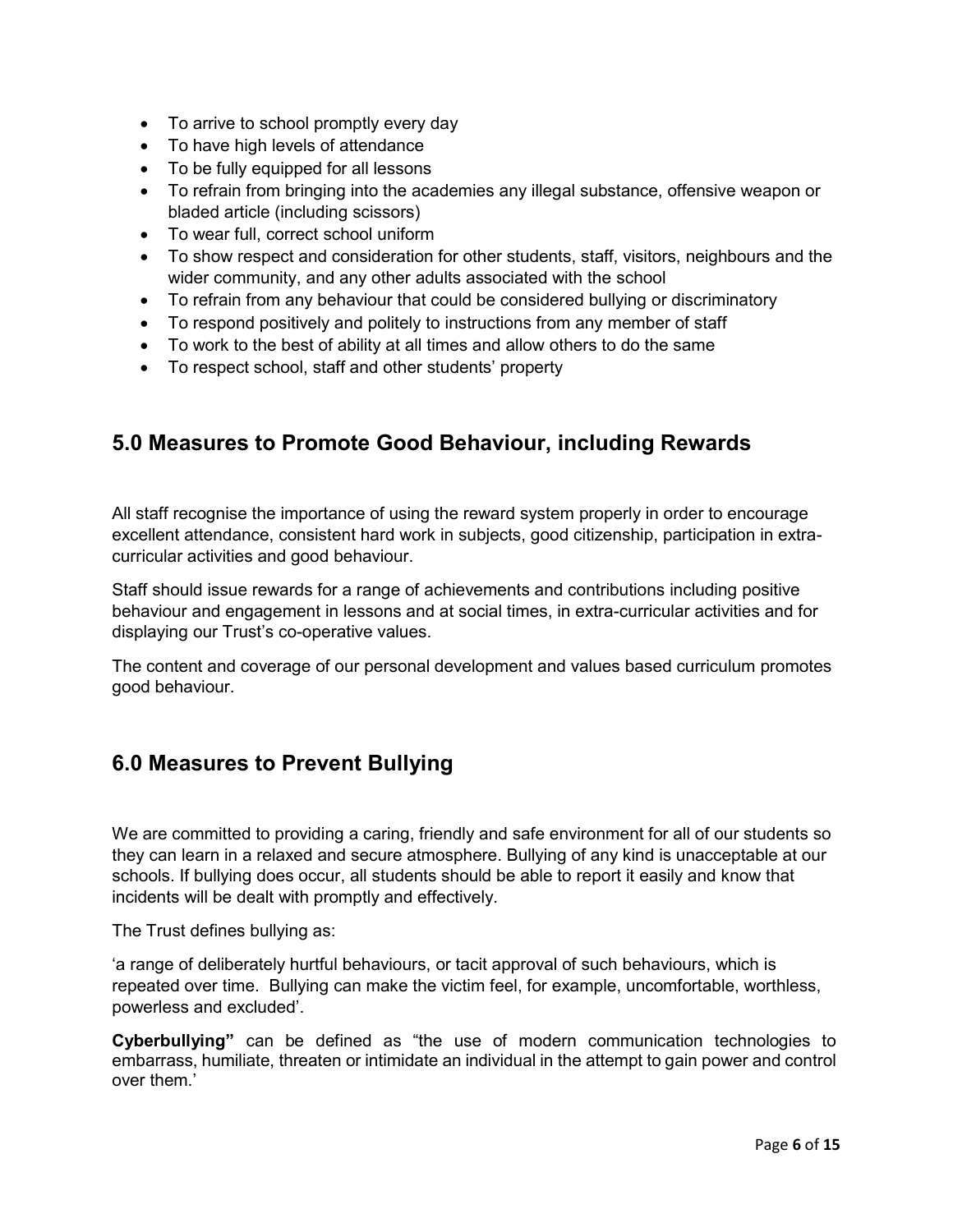**Trolling"** can be defined as "circumstances where a person shows discord on-line starting arguments or upsetting people by posting inflammatory, insulting or threatening messages with the deliberate intent of provoking an emotional response"

There will always be a strong focus on supporting the victim of any bullying and we will ensure that their voice is heard and considered when working with them.

Bullying behaviours include:

- Emotional being unfriendly, excluding, tormenting (e.g. hiding books, threatening gestures), intimidation, spreading rumours, nasty looks, pointing and laughing, comments about someone's appearance
- Physical pushing, kicking, hitting, punching or any use of violence.
- Racist generalisation of someone's race, faith, belief, colour; racist comments, taunts, graffiti and/or gestures
- Sexual unwanted physical contact or sexually abusive comments, upskirting, leering, intimidation, forcing someone to act in a sexual way, sexting, gaslighting, controlling someone of the opposite gender
- Homophobic, transphobic or biphobic because of, or focusing on, the issue of another student's sexuality and/or gender identity whether it is real or perceived
- Name-calling and abuse because of someone in their family being LGBTQ+
- Verbal name-calling, sarcasm, spreading rumours, teasing, racist and comments about someone because they are in a protected characteristic
- Sexism and misogyny
- Cyber all areas of the internet, such as email and internet chat room misuse, mobile threats by text messaging and calls, misuse of associated technology, i.e. camera and video facilities, inappropriate use of Whats App, social media etc.
- Creating or exploiting an imbalance of power through for example extortion; coercion, taking money, equipment; harassment and intimidation; hazing etc.
- Occasions where banter moves from friendly interaction with no intention to cause harm to that which is malicious, humiliating and/or intended to cause hurt or harm
- Hurtful bystander behaviour such as instigating bullying, encouraging bullying or passively accepting bullying by watching or doing nothing.

Peer on peer abuse:

- All staff in school should be aware that children can abuse other children (peer on peer abuse). This is most likely to include, but may not be limited to:
	- o bullying (including cyberbullying);
	- o physical abuse such as hitting, kicking, shaking, biting, hair pulling, or otherwise causing physical harm;
	- o sexual violence,
	- o sexual harassment
	- o upskirting,
	- o sexting
	- o initiation/hazing type violence and rituals

Peer-on-peer abuse that involves sexual assault and violence must always result in a multiagency response.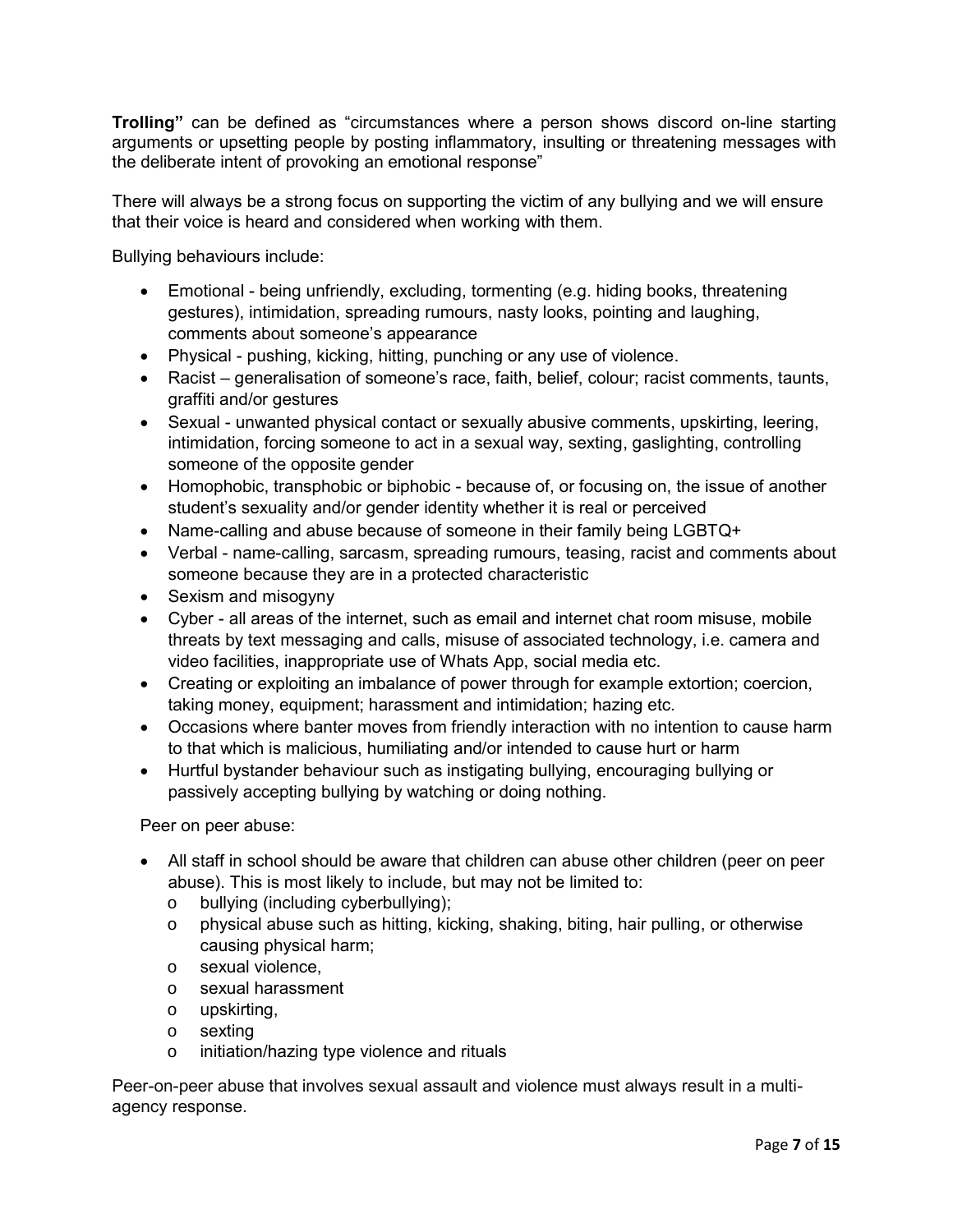In cases of bullying, we will take measures to:

- Make sure that students can learn in a supportive, caring and safe environment, without fear of being bullied
- Highlight the fact that bullying is anti-social behaviour and affects everyone, is unacceptable and will not be tolerated
- Train staff and students to know the different types of bullying and what these look like such as – Racism, homophobia, transphobia and biphobia, extortion, emotional bullying, physical bullying, silent bullying such as exclusion, bullying because of someone's appearance
- Ensure that students have explicit opportunities to focus on positive relationships within their Personal, Social and Health Education (PSHE) and Relationships and Sex Education (RSE) programmes, as well as anti-bullying activities delivered through group tutorials, assemblies and other activities
- Encourage students to report bullying and assure them that action will be taken against students who stand by (ie tacitly approving of bullying by not intervening or reporting)
- Tackle bullying effectively when it occurs
- Train staff to ensure that they are alert to the signs of bullying and can act firmly and promptly against it
- Provide a range of routes to enable students to report bullying easily and with confidence – such as verbally to a member of staff, through a desktop icon or the school VLE, via anti-Bullying Ambassadors or an Anti-Bullying room or drop boxes outside pastoral/year offices

A young person may show any of a range of signs that they are being bullied such as:

- Being frightened of walking to or from school, not want to go on the school / public bus, begging to be driven to school
- An unexpected and unusual change to their usual routine
- Beginning to truant, feeling ill in the morning, break times, lunch time or for certain lessons
- Becoming withdrawn, anxious, or lacking in confidence
- Stammering, blushing
- Displaying behaviours such as self-harm, researching the dark web, attempts or threatens suicide, running away, crying themselves to sleep at night or has nightmares
- Presenting issues such as damaged or missing books, clothes, equipment, missing lunch, missing or lost dinner money
- Presenting with unexplained cuts or bruises, trying to 'whiten' skin, flinching, not joining in humour and banter
- Starting to bully other children or siblings
- Being frightened to say what is wrong, giving improbable excuses for any of the above.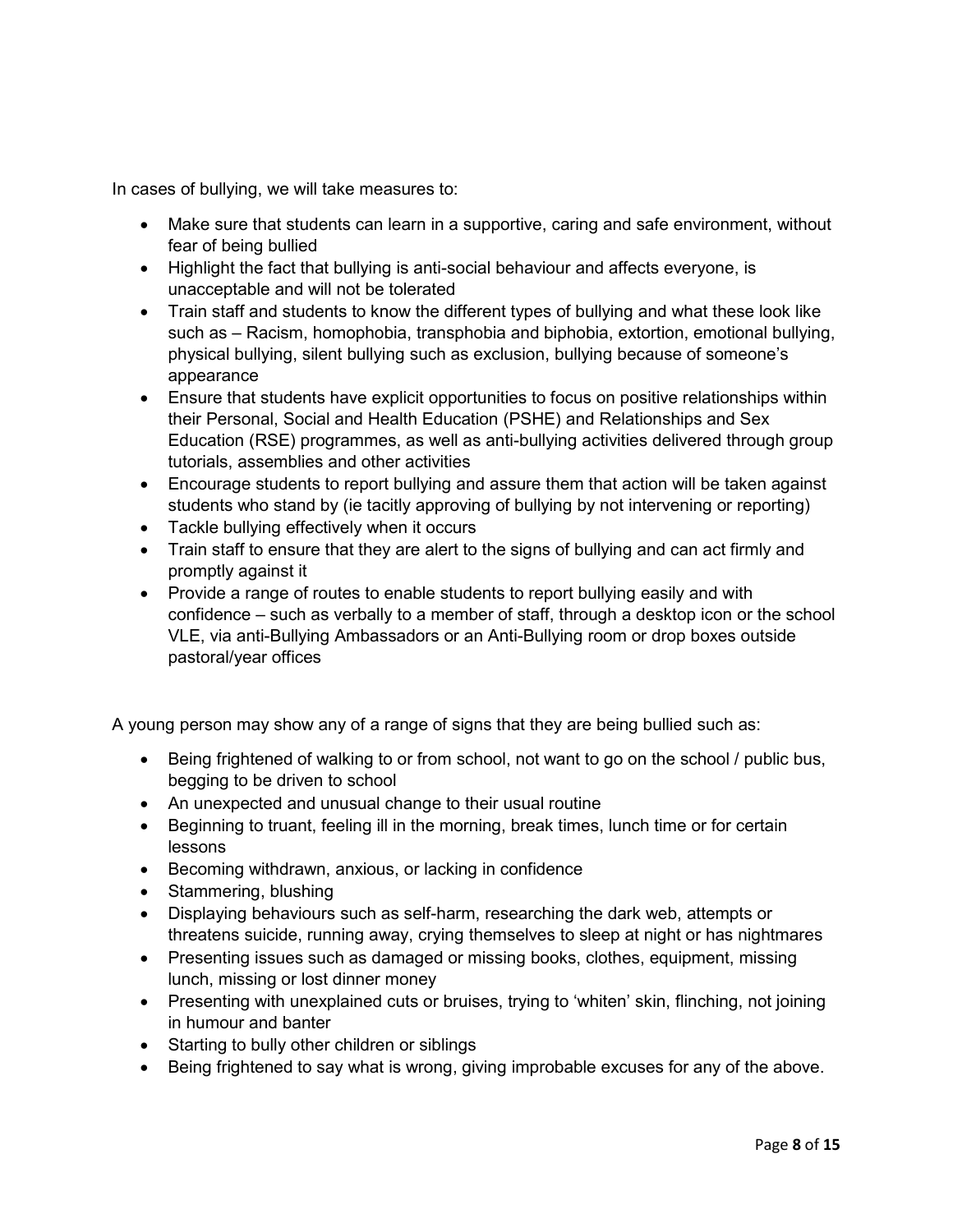### **7.0 Use of Sanctions**

Disciplinary sanctions have three main purposes, namely to:

- Impress on the student that what they have done is unacceptable
- Deter the student from repeating that behavior
- Signal to other students that the behaviour is unacceptable and deter them from doing this

Sanctions will be imposed for a range of reasons, such as:

- Failure to follow a school rule
- Failure to follow an instruction given by a member of staff (or other adult given authority to direct or discipline students by the Academy Headteacher when in charge of a group of students)
- Anything where the student's behaviour has fallen below the standard which could reasonably be expected of them
- Causing harm or damage to a person or property
- If an allegation against a member of staff is shown to be deliberately invented or malicious, the Headteacher, will impose sanctions against the student who made it; or whether the police should be asked to consider if action might be appropriate against the person responsible, even if he or she was not a student. Support will be given to the member of staff who is the victim of the deliberately invented or malicious allegation.

We have a range of disciplinary measures clearly communicated to school staff, students and parents. These may include:

- A verbal reprimand
- Extra work or repeating unsatisfactory work until it meets the required standard
- The setting of written tasks as punishments, such as reflective writing
- Loss of privileges
- Missing break/social time
- Detention including during lunch-time, after school hours and at weekends
- School based community service or imposition of a task
- Regular reporting to a member of staff, including early morning
- Working in a separate space from their peers or at another part of the Trust's provision or school for a period of time
- The use of fixed term or, in the most extreme cases, permanent exclusion

Staff can discipline and impose sanctions on students whose conduct falls below the standard which could reasonably be expected of them. To be lawful, the sanction imposed (including detentions) must satisfy the following three conditions

- The decision to impose a sanction on a student must be made by a paid member of school staff or a member of staff authorised by the headteacher
- The decision to impose a sanction on a student and the sanction itself must be made on the school premises or while the student is under the charge of the member of staff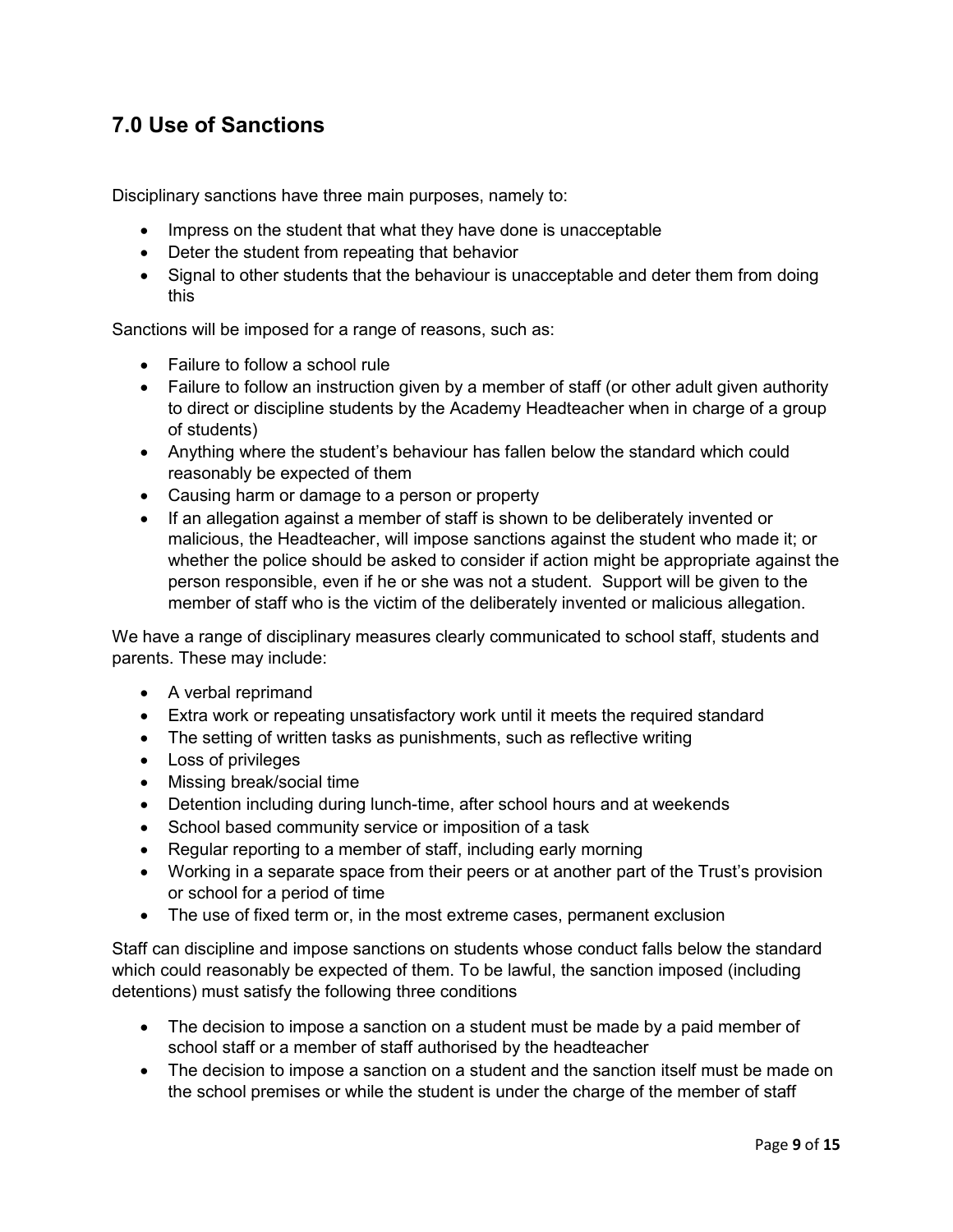• The decision to impose a sanction must not breach any other legislation (for example in respect of disability, special educational needs, race and other equalities and human rights) and it must be reasonable in all the circumstances

A sanction must be proportionate. In determining whether a sanction is reasonable, the penalty must be reasonable in all the circumstances and account must be taken of the student's age, any special educational needs or disability the student may have, and any religious requirements affecting them.

We consider whether the behaviour under review gives cause to suspect that a child is suffering, or is likely to suffer, significant harm. Where this may be the case, school staff should follow the school's safeguarding policy. Staff should also consider whether continuing disruptive behaviour might be the result of unmet educational or other needs. If this is the case, we will consider whether a multiagency assessment is necessary.

#### **Detention**

By law, schools have a power to issue detentions to students (aged under 18). We use detention (including detention outside of school hours) as a sanction. The times outside normal school hours when detention can be given as per Section 90 of the Education and Inspections Act 2006 are:-

- any school day where the student does not have permission to be absent
- weekends except the weekend preceding or following the half term break
- non-teaching days usually referred to as 'training days', 'INSET days' or 'noncontact days'

The headteacher can decide which members of staff can put students in detention.

Matters considered when imposing detentions;

- Parental consent is not required for detentions.
- As with any disciplinary penalty a member of staff must act reasonably given all the circumstances when imposing a detention
- With lunchtime detentions, staff should allow reasonable time for the student to eat, drink and use the toilet
- For detentions outside school hours school staff should not issue a detention where they know that doing so would compromise a child's safety

When ensuring that a detention outside school hours is reasonable, staff issuing the detention should consider the following points:

- Whether the detention is likely to put the student at risk
- Whether the student has known caring responsibilities which mean that the detention is unreasonable
- Whether the parents ought to be informed of the detention. In many cases it will be necessary to do so, but this will depend on the circumstances. For instance, notice may not be necessary for a short after school detention where the student can get home safely
- Whether suitable travel arrangements can be made by the parent for the student. It does not matter if making these arrangements is inconvenient for the parent.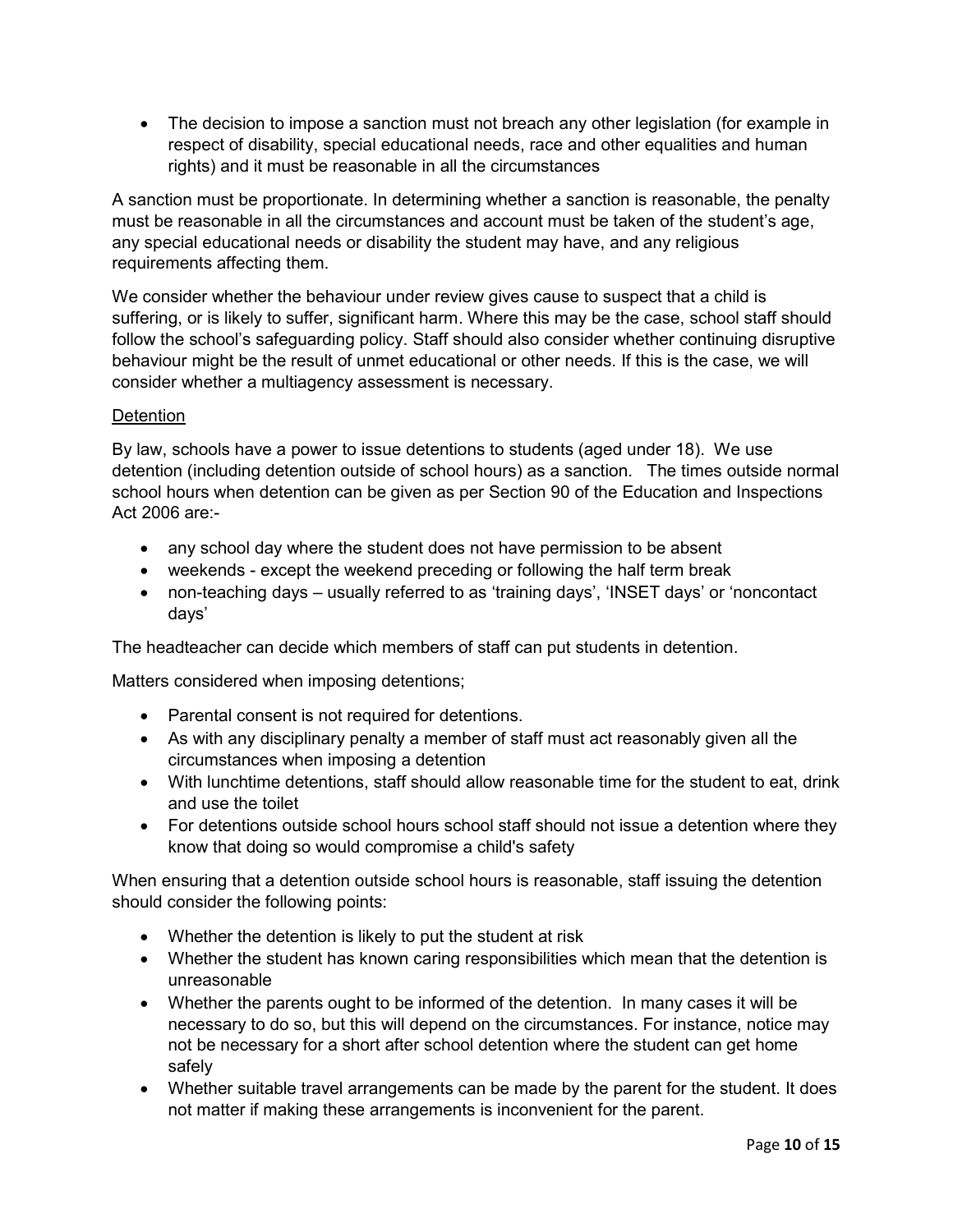#### Use of Isolation

As part of the Behaviour Policy, schools in our Trust allow disruptive students to be placed in an area away from other students for a limited period, in a separate space or isolation/C4 room.

As with all other disciplinary penalties, we recognise that we must act reasonably in all the circumstances when using any form of Isolation.

Whilst in Isolation, we ensure the health and safety of students and any requirements in relation to safeguarding and student welfare are met.

Whilst in Isolation, students will use their time constructively, undertaking reflection, restorative work as well as work in line with the curriculum that they are following in lesson time.

Students in Isolation are allowed time to eat and use the toilet.

#### The Trust's offsite provision

On occasion it may be that students access their education at our off-site provision. This may be full time for a period or more flexible, mixed with sessions at school. In all cases parents/carers will be notified and transport arrangements discussed. Students will be met by staff from the provision and contact numbers will be shared with parents. On return to school, parents/carers will have a meeting to reflect and set targets for reintegration back to main school.

#### Exclusion – fixed term and/or permanent

Headteachers have the right to exclude students when there are legitimate reasons for them to do so. Used correctly, exclusion is a vital measure for headteachers to use. Exclusions must be legal and justified. For a fixed term exclusion of more than five school days, full-time education must be arranged. This provision must begin no later than the sixth school day of exclusion.

Permanent exclusions should only be used as a last resort, in response to a serious breach or persistent breaches of the school's behaviour policy, and when allowing the student to remain in school would seriously harm the education or welfare of the student or others in the school.

### **8.0 Partnership working**

#### Managed Moves

If a student is experiencing difficulties which appear to be leading towards permanent exclusion, disaffection or self-exclusion from school and if all the school's behaviour strategies have been tried and not succeeded, then school and parents/carers may consider that a new start at another school might be helpful. In these circumstances, it may be appropriate to negotiate a Managed Move to transfer a student to another school to ensure the most appropriate educational provision for the individual student. Managed moves are a consensual process where all parties must be in agreement. Managed moves are only undertaken when it is in the best interests of the student. A new start through the agreed Managed Moves process has to be seen as a positive strategy.

#### Placement at Alternative Provision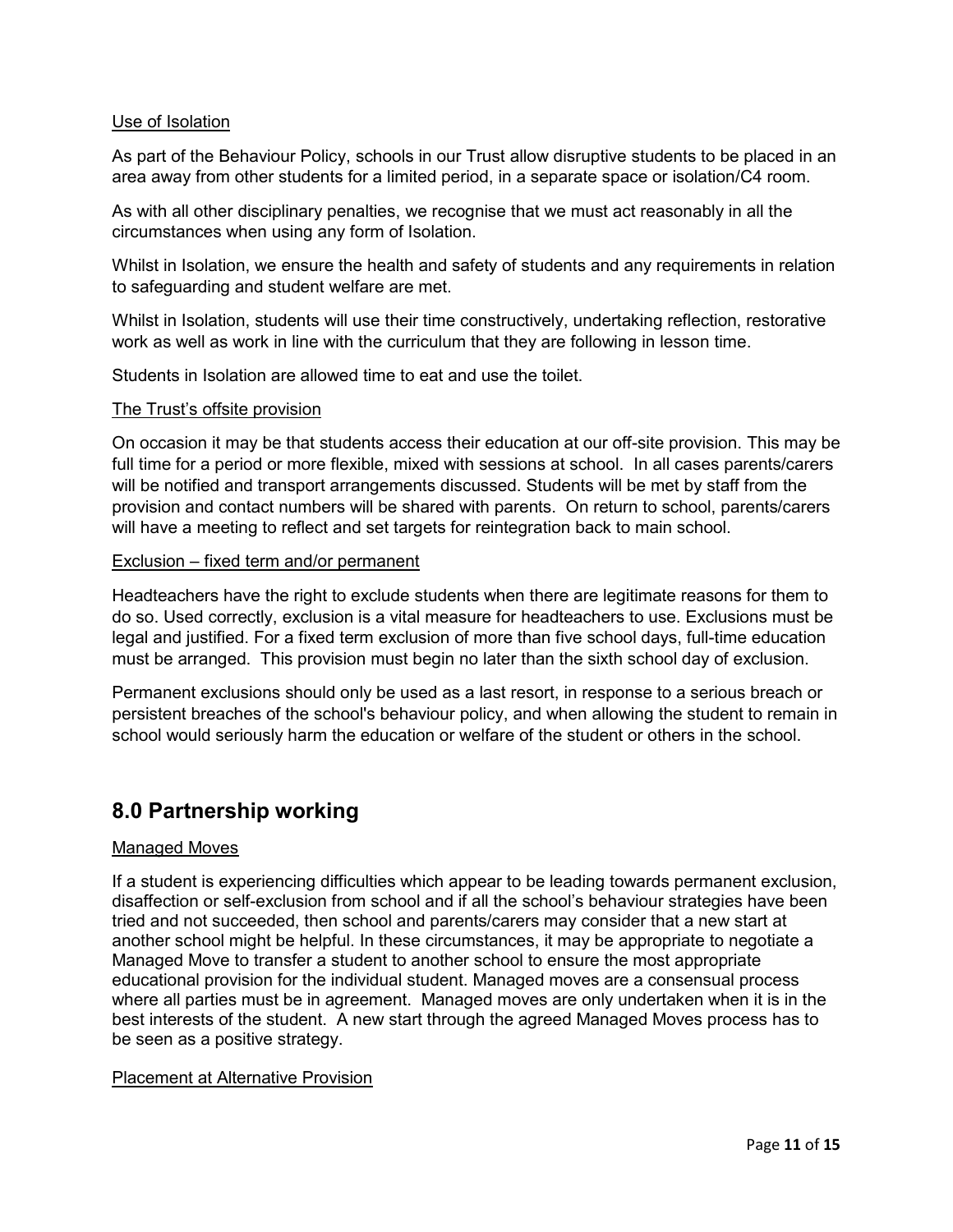There may be occasions when school seeks an educational placement at an alternative provision. Reasons for this type of placement include a serious behavioural event that would normally result in an extended exclusion or permanent exclusion or continued poor behaviour that fails to meet our standards and that has not improved with the supportive pastoral process put in place.

#### Working with other schools and agencies

We will work within data sharing and safeguarding protocols with other schools and agencies to support the wellbeing of students.

### **9.0 Misbehaviour Outside School Premises**

The school has a statutory power to regulate the behaviour of students when off the school premises and not supervised by staff to such extent as is reasonable. This includes

- behaviour on activities arranged by the school, including work experience placements, educational visits and sporting events
- behaviour on the way to and from school
- behaviour when wearing school uniform in a public place.
- misbehaviour at any time, whether or not the conditions above apply, that could have repercussions for the orderly running of the school or pose a threat to another student or member of the public

Objectives:

- To maintain good order on transport
- To secure behaviour which does not threaten the health or safety of students, staff or member of the public
- To provide reassurance to members of the public about school care and control over students and thus protect the reputation of the school
- To provide protection to individual staff from harmful conduct by students of the school when not on the school site

Sanctions for misbehaviour offsite will follow the same procedures as for misbehaviour in school.

### **10.0 Confiscation**

### **(including retention and disposal of inappropriate items)**

There are two sets of legal provisions which enable school staff to confiscate items from students: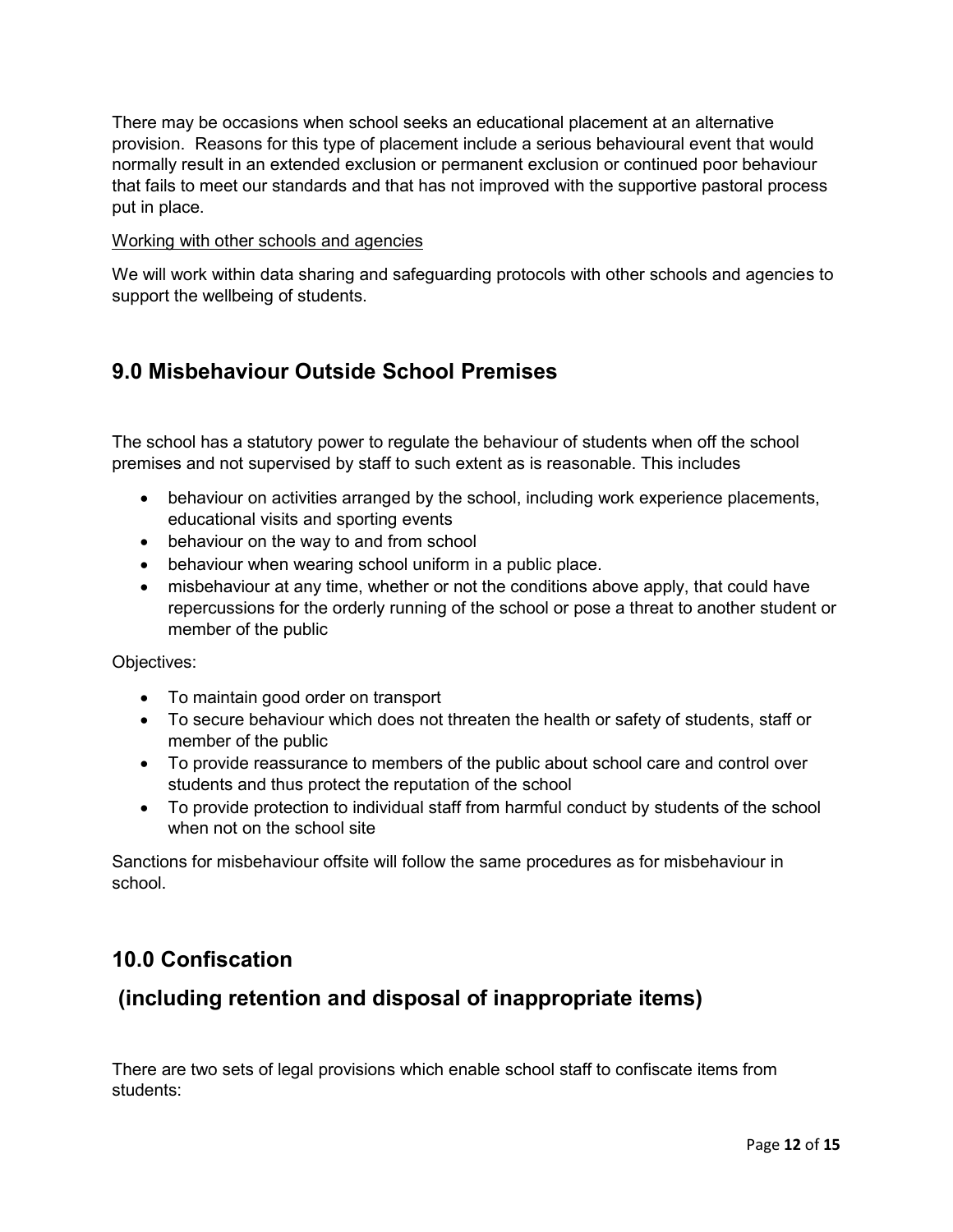- The general power to discipline enables a member of staff to confiscate, retain or dispose of a student's property as a punishment, so long as it is reasonable in the circumstances. The law protects staff from liability for damage to, or loss of, any confiscated items provided they have acted lawfully. The legislation does not describe what must be done with the confiscated item.
- The power to search without consent for "prohibited items"

Prohibited items include:

- Knives and weapons
- alcohol
- illegal drugs
- stolen items
- tobacco and cigarette papers
- fireworks
- pornographic images
- any article that has been or is likely to be used to commit an offence, cause personal injury or damage to property
- any item banned by the school rules which has been identified in the rules as an item which may be searched for

Legislation sets out what must be done with prohibited items found as a result of a search. Weapons and knives and extreme or child pornography must always be handed over to the police, otherwise it is for the school to decide if and when to return a confiscated item.

School staff can confiscate a student's property in order to maintain an environment conducive to learning, safeguarding the rights of others to be educated safely. Confiscation, retention and disposal of property will be reasonable and appropriate to the particular incident. Criteria for confiscation include:

- An item which poses a threat to others
- An item which poses a threat to good order for learning
- An item which poses a health or safety threat
- An item which is illegal for a student to have or is a prohibited item
- An item which is against school uniform regulations/rules
- An item which is counter to the ethos of the school

### **11.0 Reasonable force and other physical contact**

The term 'reasonable force' covers the broad range of actions used by most teachers at some point in their career that involve a degree of physical contact with students. Force is usually used either to control or restrain. This can range from guiding a student to safety by the arm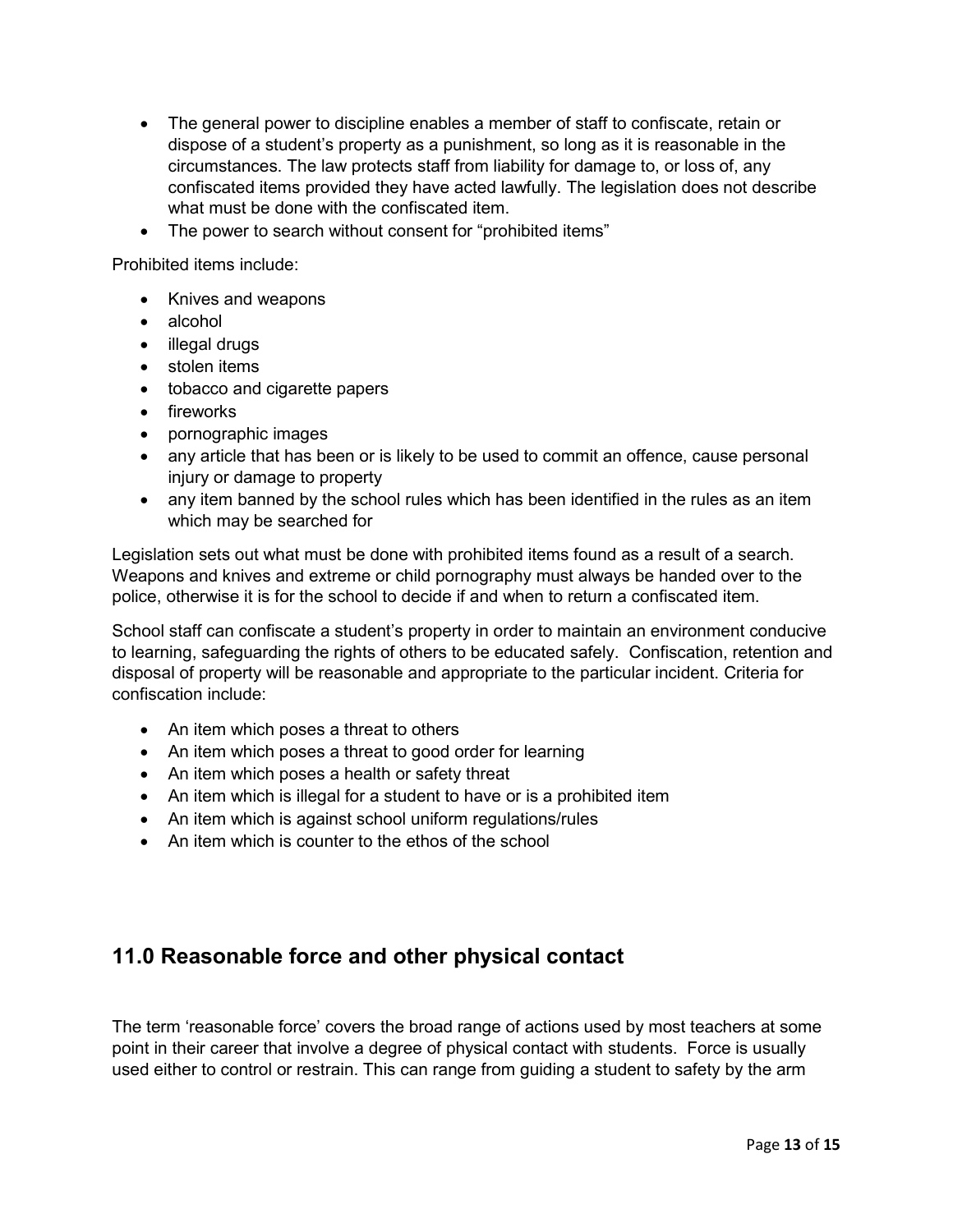through to more extreme circumstances such as breaking up a fight or where a student needs to be restrained to prevent violence or injury to self or others.

'Reasonable in the circumstances' means using no more force than is needed.

'Control' means either passive physical contact, such as standing between students or blocking a student's path, or active physical contact such as leading a student by the arm out of a classroom.

'Restraint' means to hold back physically or to bring a student under control. It is typically used in more extreme circumstances, for example when two students are fighting and refuse to separate without physical intervention.

Reasonable force can be used to prevent students from hurting themselves or others, from damaging property, or from causing disorder. The decision on whether or not to physically intervene is down to the professional judgement of the staff member concerned and should always depend on the individual circumstances.

All members of school staff have a legal power to use reasonable force. This power applies to any member of staff. It can also apply to people whom the Academy Headteacher has temporarily put in charge of students, such as unpaid volunteers or parents/carers accompanying students on an school organised visit.

Staff should always try to avoid acting in a way that might cause injury.

In deciding what a serious incident is, staff should use their professional judgement and also consider the following:

- The student's behaviour and level of risk presented at the time of the incident
- The degree of force used
- The effect on the student or member of staff

Where appropriate the parents/carers will be informed and information relating to the incident will be recorded.

#### Situations where 'Reasonable Force' may be used

Staff can use reasonable force for a range of purposes including:

- To remove disruptive students from the classroom where students have refused to follow an instruction to do so
- To prevent a student behaving in a way that disrupts a school event or a school trip or visit
- To prevent a student leaving the classroom where allowing the student to leave would risk their safety or lead to behaviour that disrupts the behaviour of others
- To prevent a student from attacking a member of staff or another student, or to stop a fight
- To restrain a student at risk of harming themselves

Staff cannot use corporal punishment. They cannot use force as a punishment – it is always unlawful to use force as a punishment.